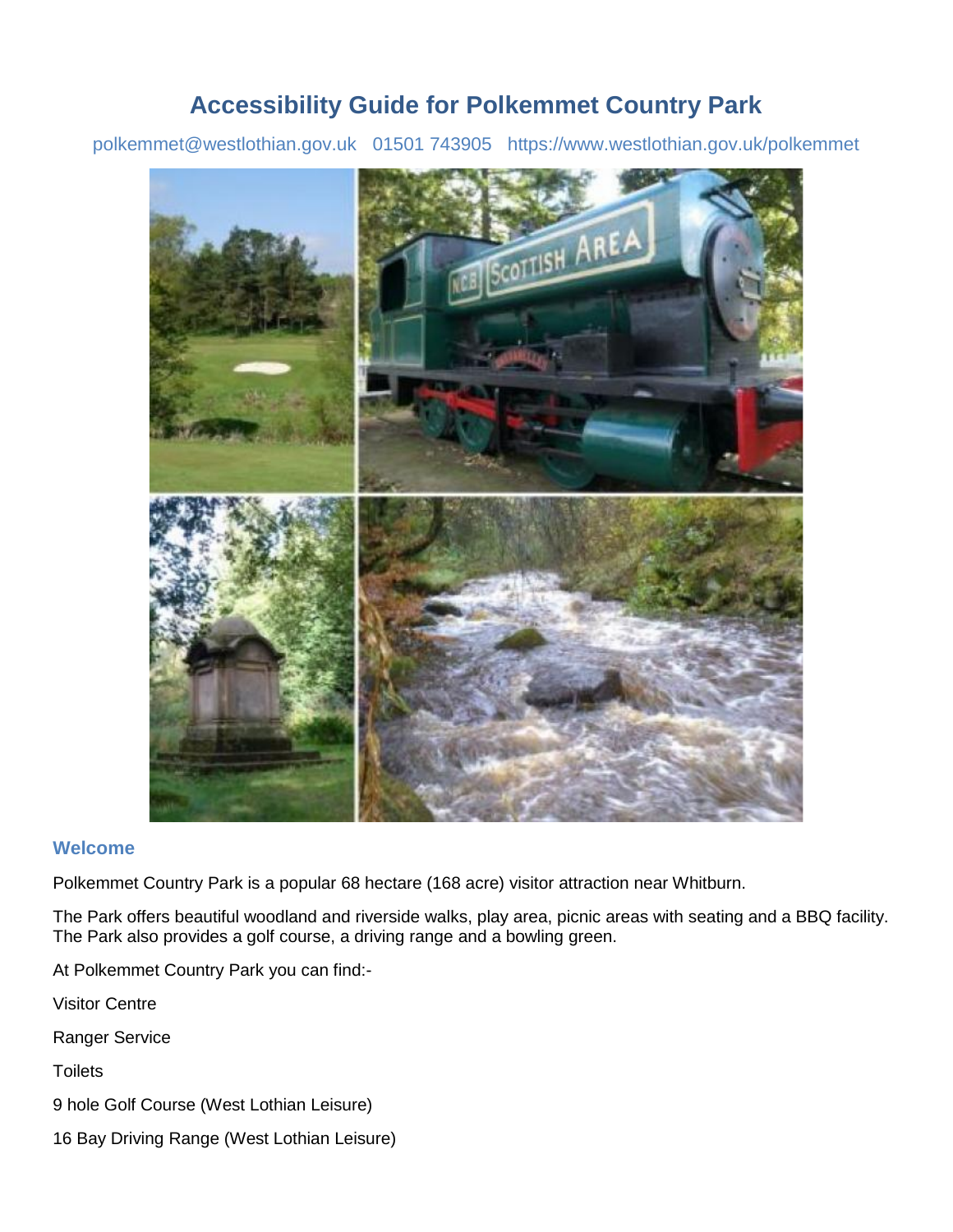Bowling Green

Play Area

BBQ Area

Riverside and woodland walks

Historical and heritage features

The Scottish Owl Centre (concession)

Courtyard Café (concession)

Polkemmet Daycare (concession)

#### **At a Glance**

### **Level Access**

There is level access from the main entrance to:

- Visitor Centre
- Visitor Centre Reception
- Public Toilets
- Classroom
- There is level access from the car park to:
	- Play Area

## $\mathscr{T}$  Hearing

- The fire alarm has flashing lights.
- There is a hearing loop in Visitor Centre reception.
- Some staff have disability awareness training.

#### Q **General**

- There is a concessionary rate for disabled visitors for some services.
- There is at least 1 public toilet for disabled visitors.
- Some staff have disability awareness training.

#### **Getting here**

Polkemmet Country Park B7066 Whitburn EH470AD

## **Travel by Public Transport**

- You can get to Polkemmet Country Park by bus.
- The nearest bus stop is directly outside the main entrance for Polkemmet Country Park on the B7066. The bus stop is 0.30 miles / 11,376.3 km from Polkemmet Country Park.
- Buses run from Livingston, Shotts and Edinburgh to Whitburn and B7066, with the bus stops adjacent to the Park's main entrance, approximately 550 metres from the Visitor Centre. There are no direct public transport links to the Park's car parks.

For advice, contact the West Lothian Travel Hotline on 01506 775288 or Traveline on 0871 220 2233.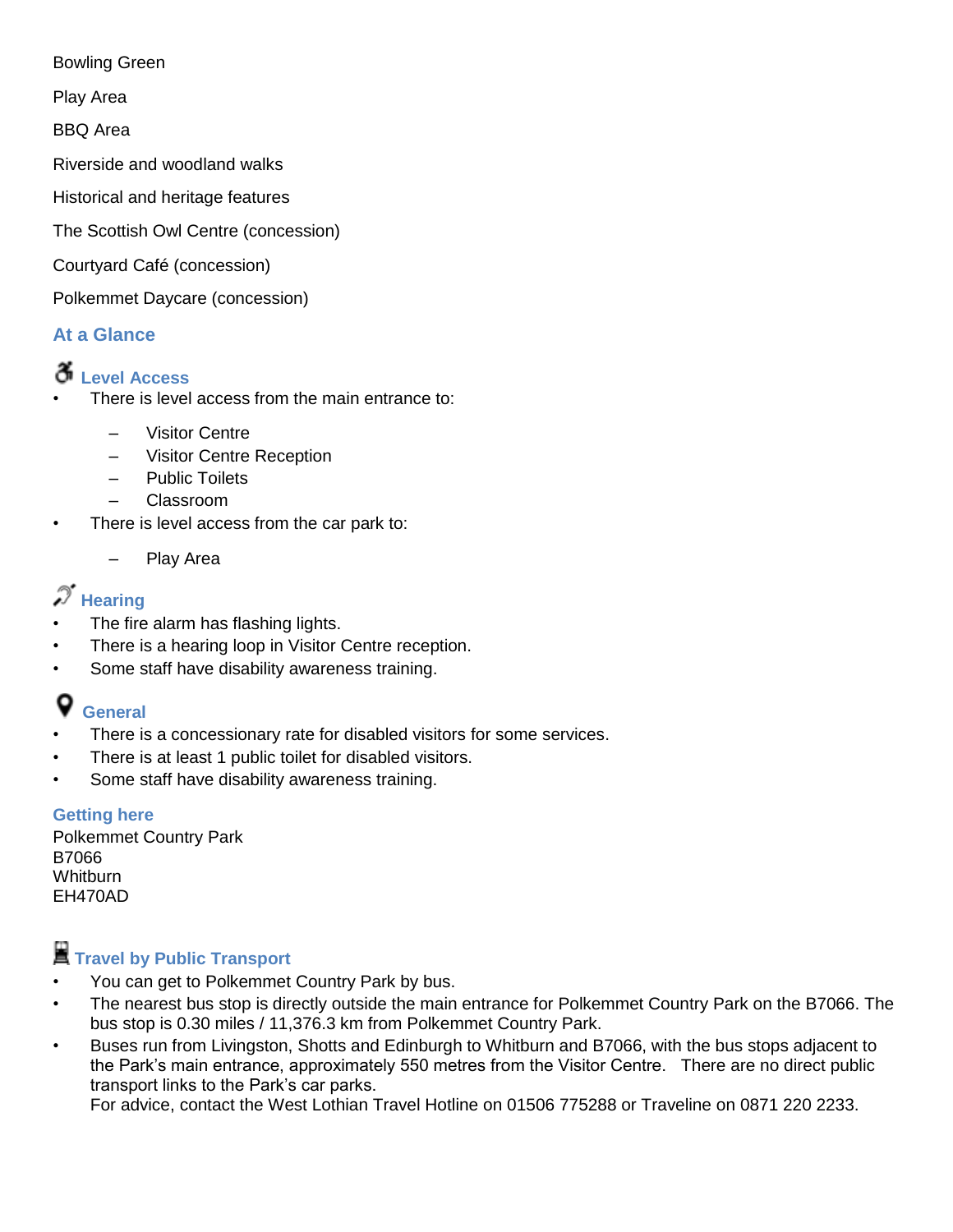## **Parking**

- There are car parks and accessible parking spaces. The parking is less than 50 metres from the main entrance. Parking is free.
- The main driveway to the Park leads you to multiple car parks as well as the main hub of the Park, to the Courtyard where the Visitor Centre, Owl Centre, café, children's nursery and public toilets are located as well as easy access to the play area and BBQ site. It also allows for direct access to the Driving Range building and car park. From the car park to the entrance, there is level access. The route is 820mm wide, or more.
- There are four car parks located within Polkemmet Country Park, giving easy access to the Visitor Centre, play area, toilets and other attractions located on site.

The Train Car Park (good access to the Play Area and Owl Centre) is located down the drive from our main entrance and is clearly marked. The car park is tarmacked and has 55 bays, 6 of which are designated for disabled visitors. The designated disabled bays are 65 metres from the Visitor Centre. The Golf car park is mainly used by golfers using the course and is situated approximately 75 metres from the Visitor Centre. It has a hard rolled stone surface and can accommodate approximately 40 cars. Access through the Golf car park allows visitors to be dropped off directly outside the Visitor Centre if required. The Driving Range has limited car parking for 35 cars. The surface is hard rolled stone. Access to the Driving Range is 10 metres and the Visitor Centre is 200 metres back along the main drive. The South Car Park surface is hard rolled stone. This is the first car park you pass (on the left hand side) as you come down the main driveway and is 500 metres from the Visitor Centre. There is room for approximately 65 cars. There is a traffic free route from this car park to the Visitor Centre which is 400 metres, accessed along the main driveway.

If you are planning to bring a bus or horse box to Polkemmet, please ring the Visitor Centre in advance and advice will be provided on where best to park.

Information and map boards are placed at all car parks to assist you on your arrival to the park.



Whitburn Pedestrian Entrance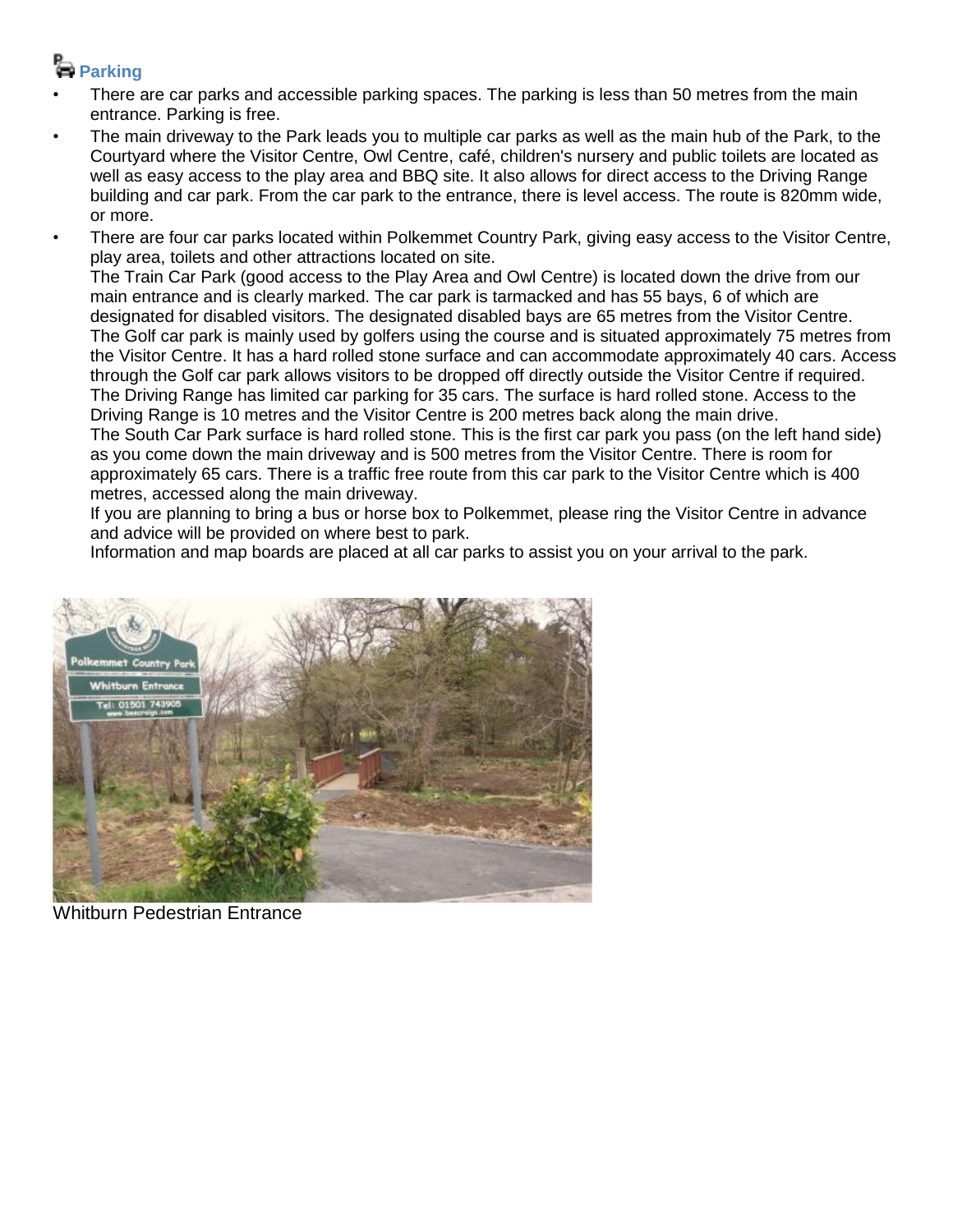

#### Main Entrance

#### **Arrival**



- From the street to the main entrance, there is level access.
- The path is 820mm wide, or more.

### **Main entrance**

- The main entrance has level access.
- The door is 820mm wide.
- The main entrance to the Visitor Centre is located on ground level with paving stones leading to the front door.

The front entrance door is 0.82 metres wide but can be opened up further to 1.65 metres wide if required. Through the door is a porch area of 4.5 metres x 2.8 metres.

The reception area is then accessed through another door that is 0.95 metres wide but can be opened further to 1.9 metres if required.



Visitor Centre Building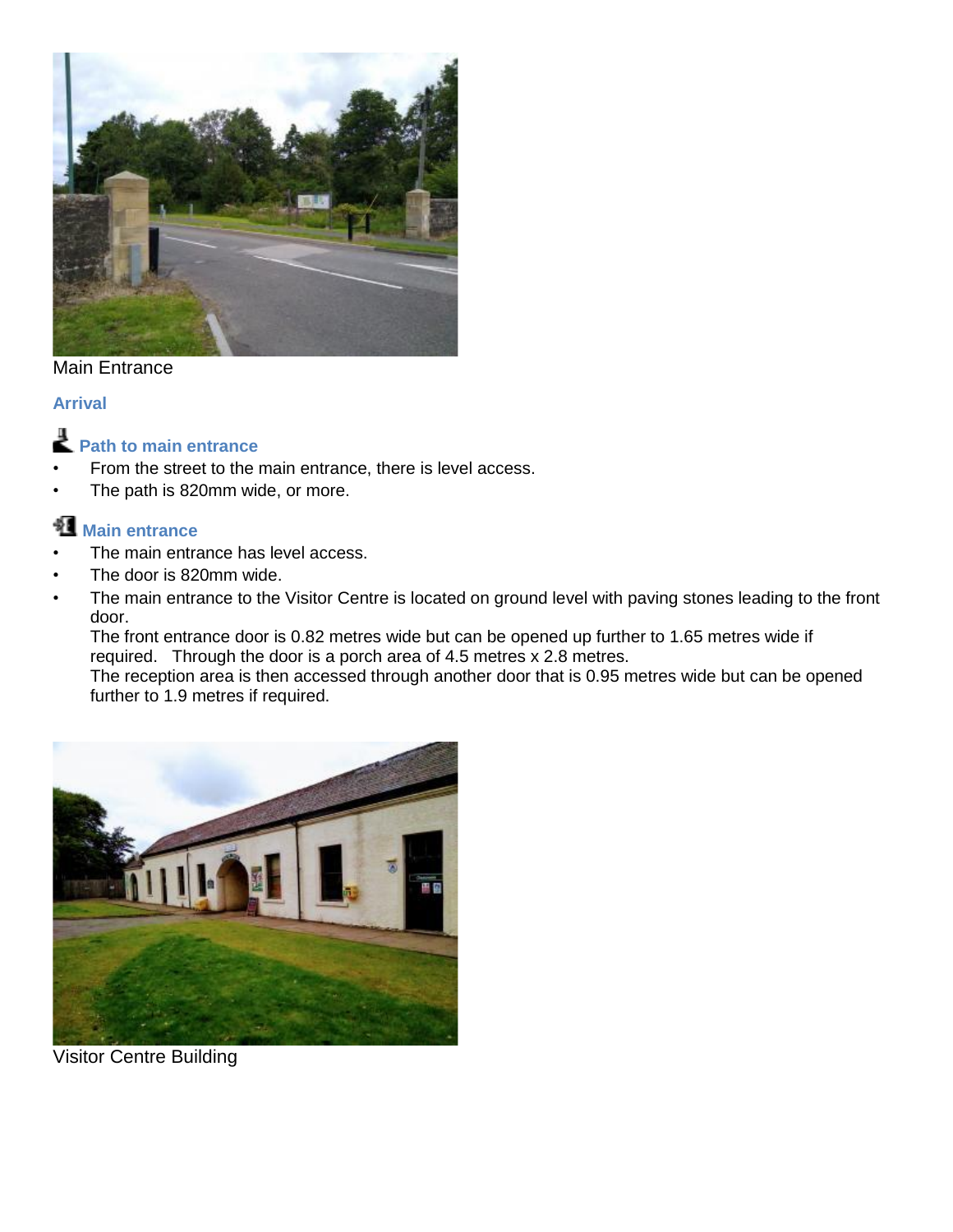

#### Pedestrian access from Greenrigg

#### **Getting around inside**

### **Ticket/ information desk**

#### **Visitor Centre Reception**

- From the main entrance to the desk, there is level access. The route is 820mm wide, or more.
- The door is 820mm wide, or more.
- The desk has a low section.
- The reception area is approximately 4.4 metres x 11.4 metres and includes reception desk, display cases, vending machine and ice-cream freezer. This is also the entrance point for the Scottish Owl Centre. The floor surface of Reception is carpet.

The area is well lit with both natural light and overhead lighting.

A portable hearing loop is located on the main reception desk.



#### Visitor Centre Entrance

#### **Things to See and Do**

There is a concessionary rate for disabled visitors for some services.

#### **Visitor Centre**

- From the main entrance to this area, there is level access. The route is 820mm wide, or more. The door is 820mm wide.
- Some display information is low, for wheelchair users. There is a hearing loop.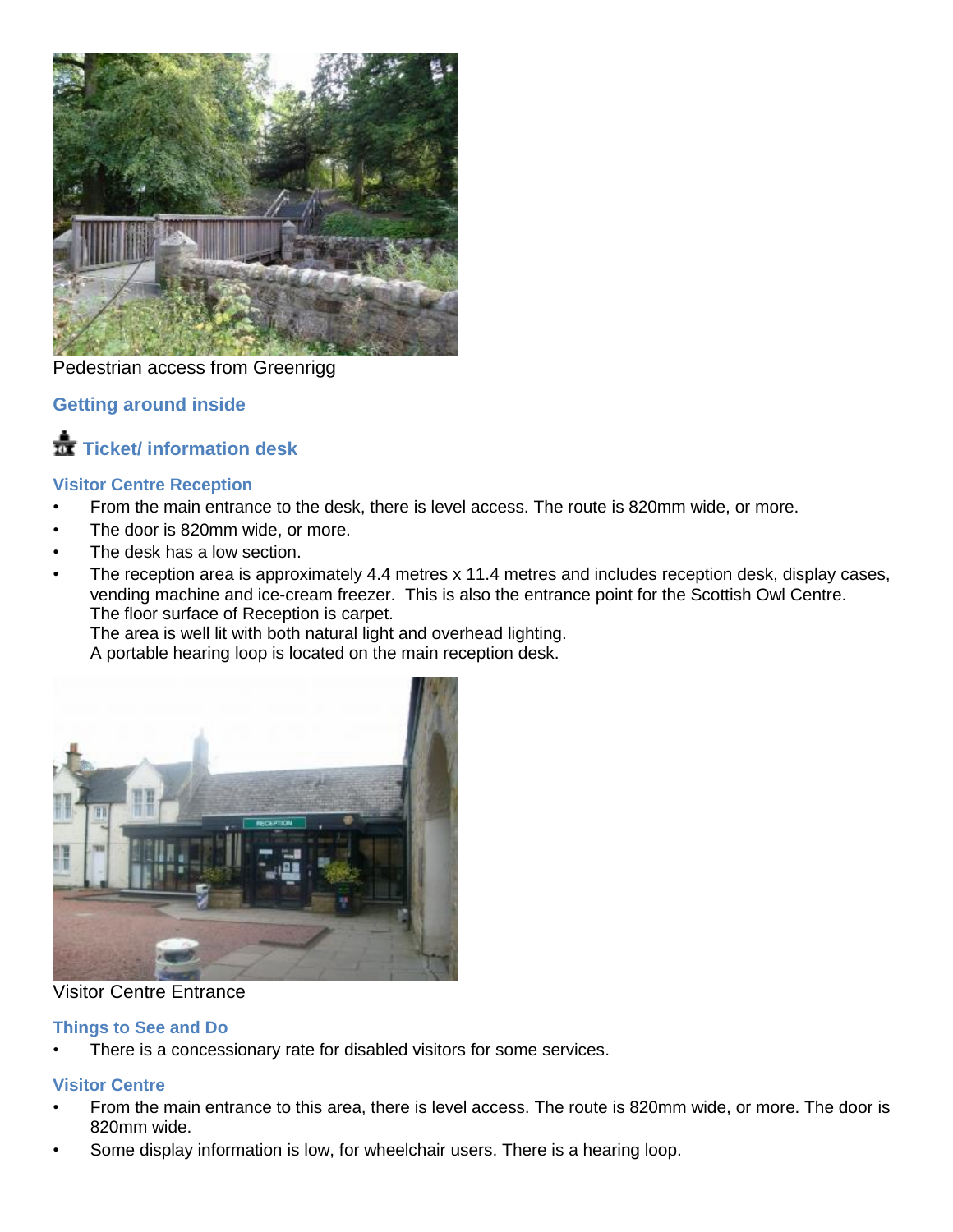- Some videos have subtitles.
- There are a number of interpretation panels within the Visitor Centre with information including history of the Park. There is also a TV screen above the reception area which provides further interpretive videos and general Park information.

#### **HHz Public toilet**

#### **Public Toilets**

- There is a public toilet for disabled visitors.
- From the main entrance to the public toilet, there is level access. The route is 950mm wide, or more.
- The toilet door is 950mm wide.
- The direction of transfer onto the toilet is to the right.
- There is 160mm at the side of the toilet. There is 110mm in front of the toilet. The toilet seat is 40mm high. The toilets have handrails.
- The Public Toilets are accessed outside from the front of the building (next to the Classroom). The toilets are accessible to manual wheelchairs but door width may restrict some power chairs. The toilets are clearly marked with signage.

The entrance doors to both male and female toilets are held open during opening hours and are 0.95 metres wide.

In both toilets, there are 2 cubicles where the toilet height is 0.4 metres.

In the male toilet, there is a urinal trough at ground level.

In both toilets, the sink height is 0.82 metres.

In both toilets, the hand drier height is 1.2 metres.

In both toilets, there is a single disabled toilet cubicle where the toilet height is 0.5 metres and the sink is 0.7 metres. Both have a baby changing table and nappy bin. In the male toilet the table is at a height of 0.9 metres and 0.75 metres in the female toilet.

Transfer space in the male disabled cubicle is 1.6 metres x 1.1 metres and 1.6 metres x 0.85 metres with the baby changing table folded down.

Transfer space in the female disabled cubicle is 1.4 metres x 2.6 metres.

In both disabled cubicles, there is a horizontal rail and vertical rail system. The vertical rail is at a height of 1.0 metres, and the horizontal rail is a double bar at heights of 0.6 metres and 0.8 metres.

Access to the block is by a paved path 40 metres from the Visitor Centre entrance.



Entrance to Public Toilets

#### **Classroom**

- From the main entrance to this area, there is level access. The route is 950mm wide, or more.
- The door is 950mm wide.
- The classroom is a hireable indoor space for approximately 40 people. The entrance doorway is 950mm with a small porch with a further internal door which is 850mm wide. The entrance is at ground level with paving slabs outside, the porch area is lino and the classroom itself has carpet tiles throughout.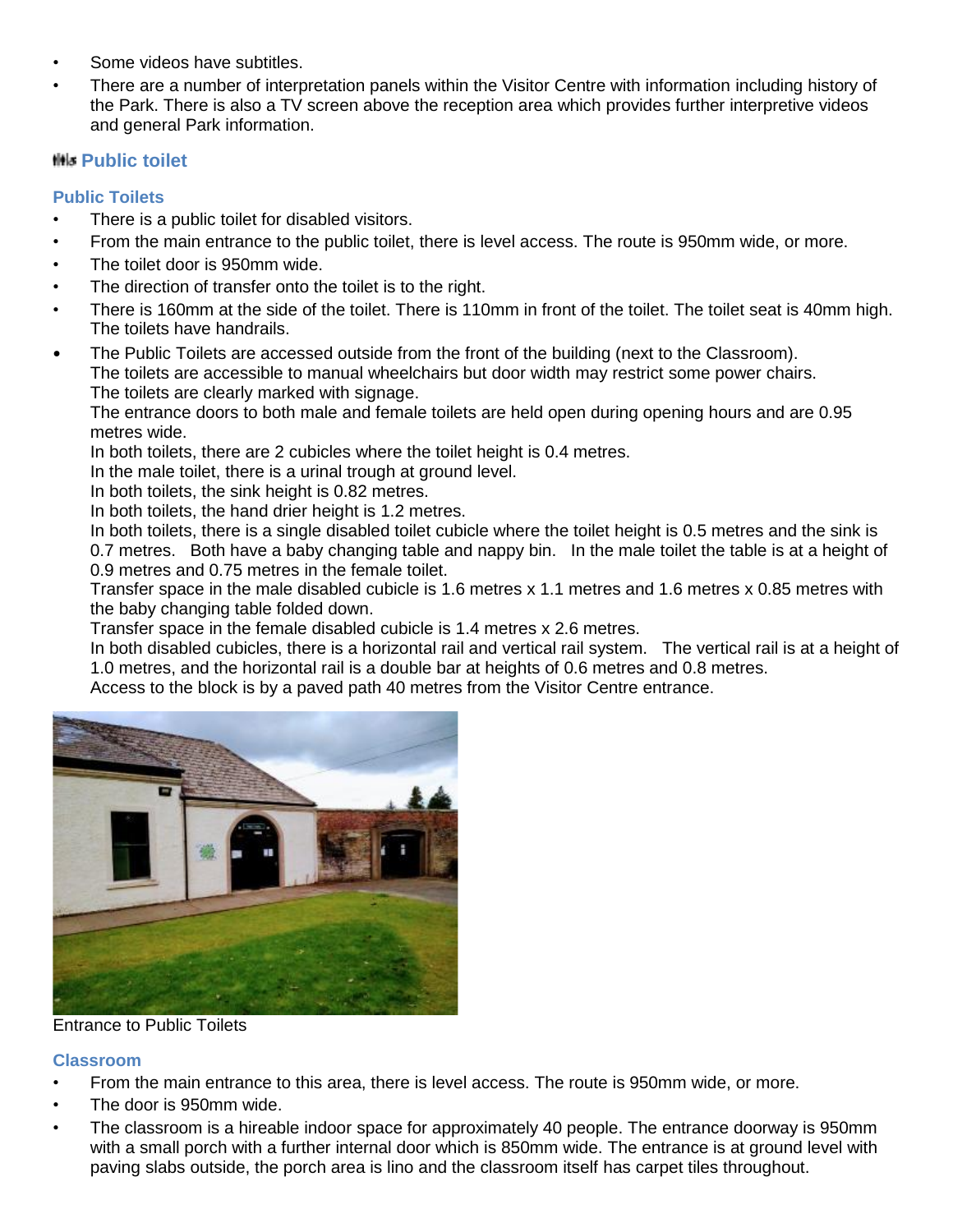### **Getting around outside**

## **Designated Walking Trail**

### **Red Route**

- The trail is 2300metres long. There is a bridge across the river with multiple steps The trail is sloped. The trail has seats.
- The Red Route is a 2.3km circular waymarked route beginning at the Visitor Centre. The Red route paths include trodden earth paths, stone surfaced paths and tarmac. They range from 1.5 metres – 3.0 metres in width. Due to the nature of the park and its different terrains, disabled visitors looking for appropriate routes should contact the Visitor Centre for advice.



Red Route Trail

# **Designated Walking Trail**

#### **Blue Route**

- The trail is 1600 metres long. The horn birdge has a ramp leading up onto the bridge. The Mausoleum path has a set of concrete steps leading back tothe Visitor Centre The trail is sloped. The trail has seats.
- The Blue Route is a 1.6km circular waymarked route beginning at the Visitor Centre. The Blue Route paths include trodden earth paths, grassy paths, stone surfaced paths, boardwalk and tarmac. They range from 1.0 metres – 3.0 metres in width.

Due to the nature of the park and its different terrains, disabled visitors looking for appropriate routes should contact the Visitor Centre for advice.



Blue Route Trail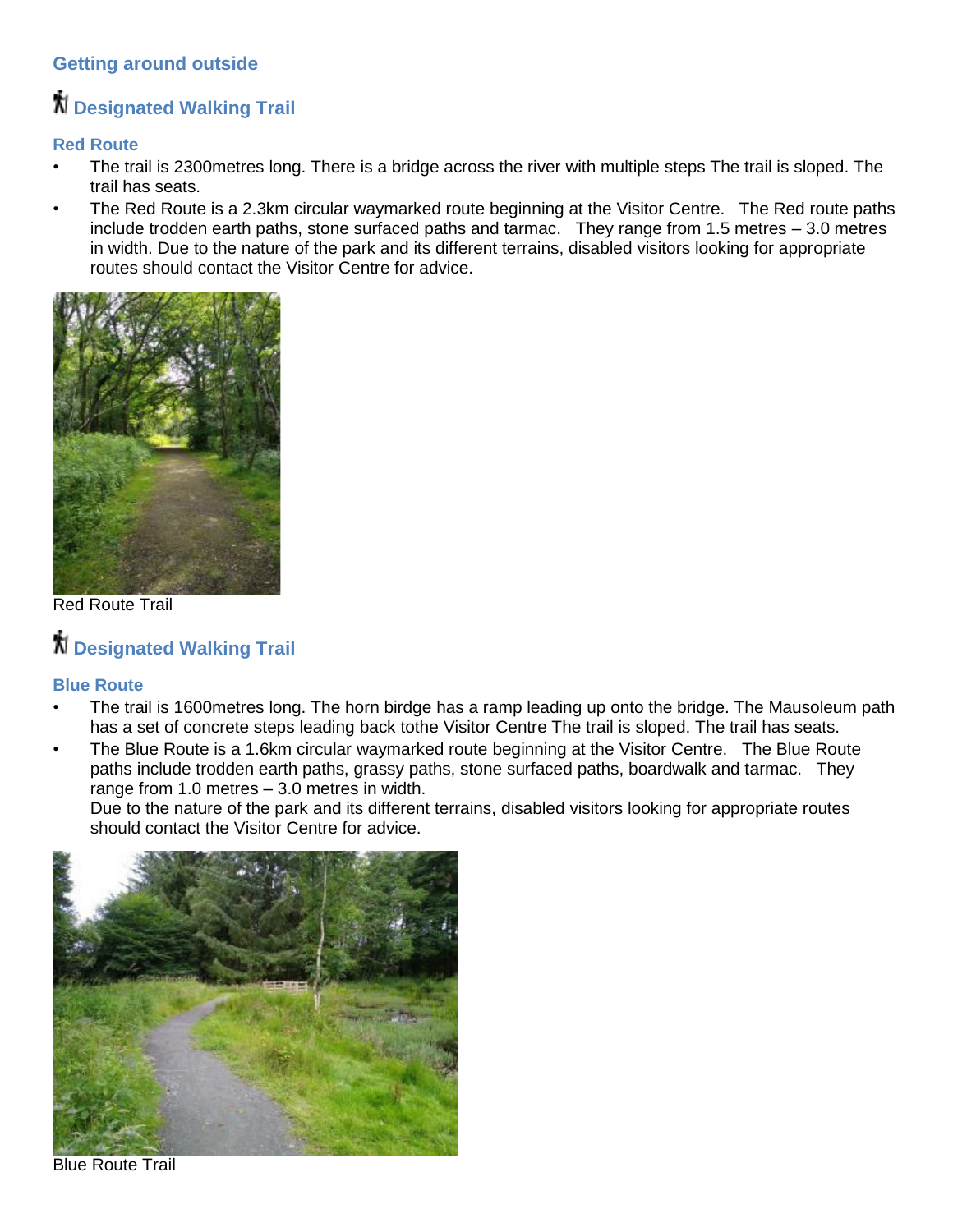#### **Picnic Area**

#### **Play Area**

- From the car park to the picnic area, there is level access. The path is 1600mm wide, or more.
- The entrance is 1600mm wide.
- Some tables have space for wheelchair users. You can bring your own food to the picnic area.
- There is a number of picnic tables placed around the play area. Most of which are accessible along compacted stone paths, a small number are located on grass areas. There is an additional grass picnic area at the South car park with a number of picnic tables. Due to the nature of the park and its different terrains, disabled visitors looking for appropriate routes

should contact the Visitor Centre for advice.



Open grass area



BBQ and Picnic Area

#### **Customer care support**

#### **Accessibility equipment**

- There is a hearing loop in Visitor Centre reception.
- Polkemmet Country Park welcomes dogs including assistance dogs. The park has many open areas, however we would request, where possible, that assistant dogs are not permitted to toilet within the Play Area or on paths around the building.

#### **Emergency evacuation procedures**

We have emergency evacuation procedures for disabled visitors.